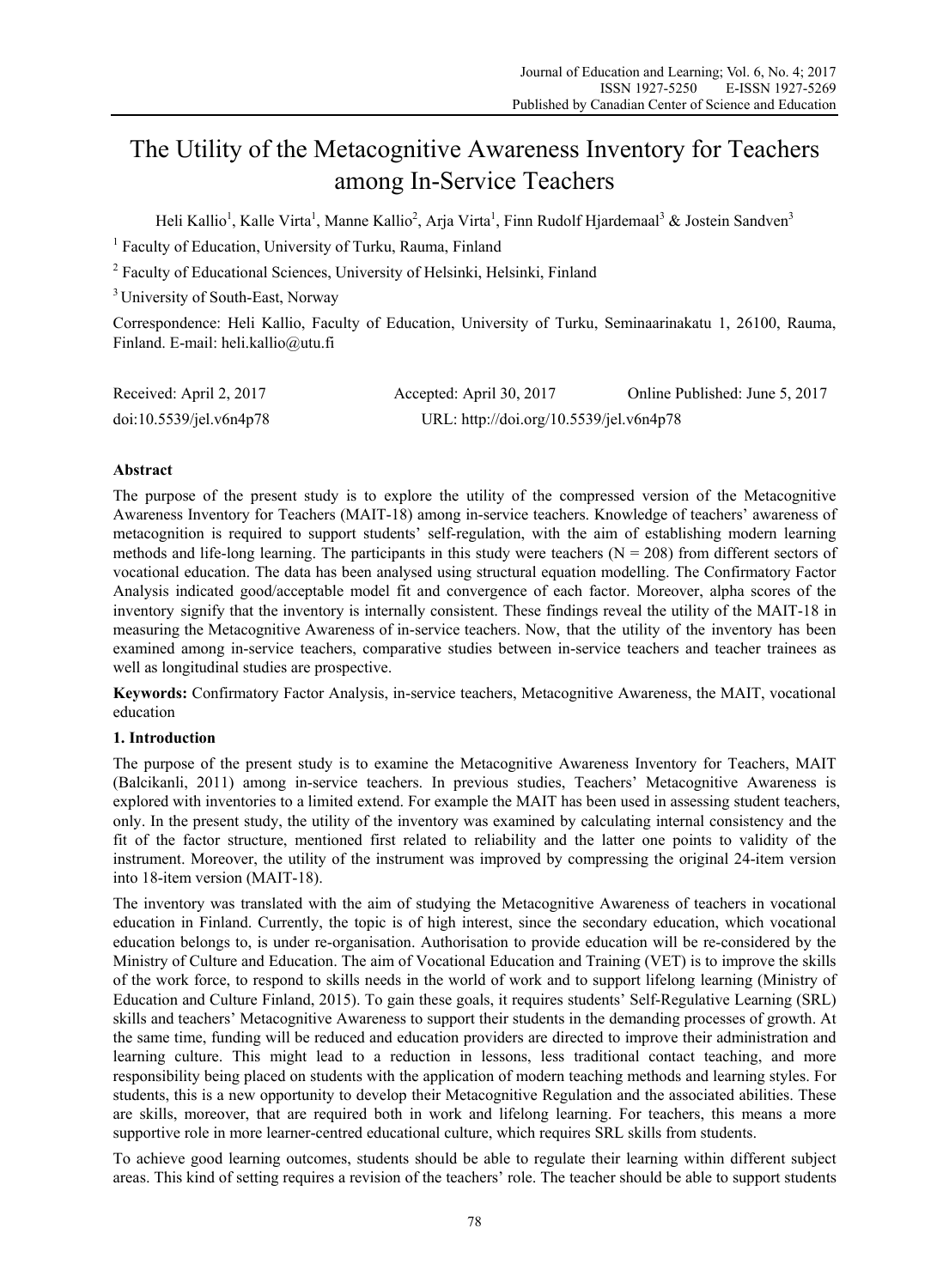to improve their learning. Metacognition plays crucial role in all phases of learning (Livingston, 1997; Virta, 2005). For example, Vosniadou (1994) found that metacognition is an important factor in learning new concepts and transforming old ones. Metacognition is also an important factor in the regulation of one's own observations, memorising, and use of language processes (Metcalfe & Shimamura, 1994). Furthermore, it is an important part of problem solving by experts in learning to learn (von Wright, 1996a, 1996b). Since teachers' Metacognitive Awareness in vocational education is still an area of research that has been studied to a small extent, it is highly important to develop the scientific discussion on the field. To gain information from the research area, the utility of the measuring methods needs to be explored.

The aim of this study is to point out the utility of the Metacognitive Awareness Inventory for Teachers. The research question is: What is the utility of the MAIT-18 among in-service teachers?

## **2. Metacognitive Awareness, the Issues of Assessment and the Metacognitive Awareness Inventory for Teachers**

### *2.1 Metacognitive Awareness*

Metacognition refers to the ability to understand one's learning. Metacognitive awareness is an important element in learning and crucial to the development of learner autonomy (Wenden, 1991; Wilkins, 1996). Marton and Booth (1997) describe the term "awareness" as a phenomenon, which manifests itself in variations the ways in which people experience situations and phenomena in their lives and worlds. According to Schraw and Dennisson (1994, p. 460) Metacognitive Awareness enables person to plan, sequence and monitor his or her learning so that the improvements can be seen directly in performances. Therefore, the Metacognitive Awareness is one of the key elements needed in developing autonomy in learning and teaching (see Balcikanli, 2011, p. 1319). In this study the concept of awareness is described as a personal understanding and specifying conscious thinking of one's own teaching.

Metacognition is generally defined as the activity of monitoring and controlling one's cognition (Ormrod, 2004; Young & Fry, 2008). There are a lot of literature reviews from Flavell (1976) and Brown (1978) until the later researches (e.g., Martinez & Davalos, 2016; Balcikanli, 2011; Hacker, Dunlosky, & Graesser, 2009; Dinsmore, Alexander, & Loughlin, 2008; Lai, 2011; Whitebread et al., 2009; Thompson & Johnson, 2014) that studies on metacognition. Flavell (1976, p. 232) first defined metacognition as the knowledge of one's own cognitive processes. However, there is no general unanimity of the definition of metacognition yet. A distinction is generally made between Metacognitive Knowledge and Metacognitive Regulation (Brown, 1987; Schraw & Moshman, 1995; Schraw & Dennison, 1994; Young & Fry, 2008). This two-component model of metacognition, Knowledge of Cognition (i.e., Metacognitive Knowledge) and Regulation of Cognition (i.e., Metacognitive Regulation), has received approval from researchers and it has been widely used.

Metacognitive Knowledge seems to involve reflective understanding of the process under consideration and of the actor's role in it (von Wright, 1992). Flavell (1977) divides Metacognitive Knowledge into three categories: knowledge of personal variables, task variables, and strategy variables (see also Brown, Bransford, Ferrara, & Campione, 1983; Bråten, 1991a; Livingston, 1997). The widely used theory of Metacognitive Knowledge (Brown, 1978; Brown, 1987; Schraw & Moshman, 1995; Schraw & Dennison, 1994; Jacobs & Paris, 1997; Young & Fry, 2008) contains three kind of knowledge: declarative, procedural, and Conditional Knowledge. Schraw and Moshman (1995, p. 352) describes Declarative Knowledge to be "knowing about things", procedural "to know how to do things" and conditional "to know why and when to do things". Such Metacognitive Regulation refers to the steps that a person take to regulate and modify the progress of the cognitive activity, for example, the flexible employment of different processing activities, depending on circumstances and on interim learning outcomes. The Metacognitive Regulation activities are: orienting/planning before a certain course or assignment, monitoring/testing/diagnosing and adjusting during a learning task or a course, and evaluating/reflecting on one's own learning at the end of the learning task or a course (Vermunt & Verloop, 1999). Even though a number of Metacognitive Regulation skills have been described in the literature, there are three components mentioned repeatedly: planning, monitoring, and evaluation (Jacobs & Paris, 1978; Schraw & Dennisson, 1994).

The concept of metacognition would be incomplete without consideration of Self-Regulated Learning (SRL) since the literature often discusses them concurrently (Hacker, Dunlosky, & Graesser, 2009; Schraw, Crippen, & Hartley, 2006; Zimmerman & Schunk, 2011). Self-Regulated Learning Theory (SRLT) describes the relationship between cognition and metacognition (Schraw & Dennison, 1994). One of the primary goals of education is to foster learners' SRL (Greene, Costa, & Dellinger, 2011). There are many models of SRL (e.g., Pintrich, 2000; Winne & Hadwin, 2008; Zimmerman, 2000; see also Greene, Costa, & Dellinger, 2011; Virta, 2005). Bandura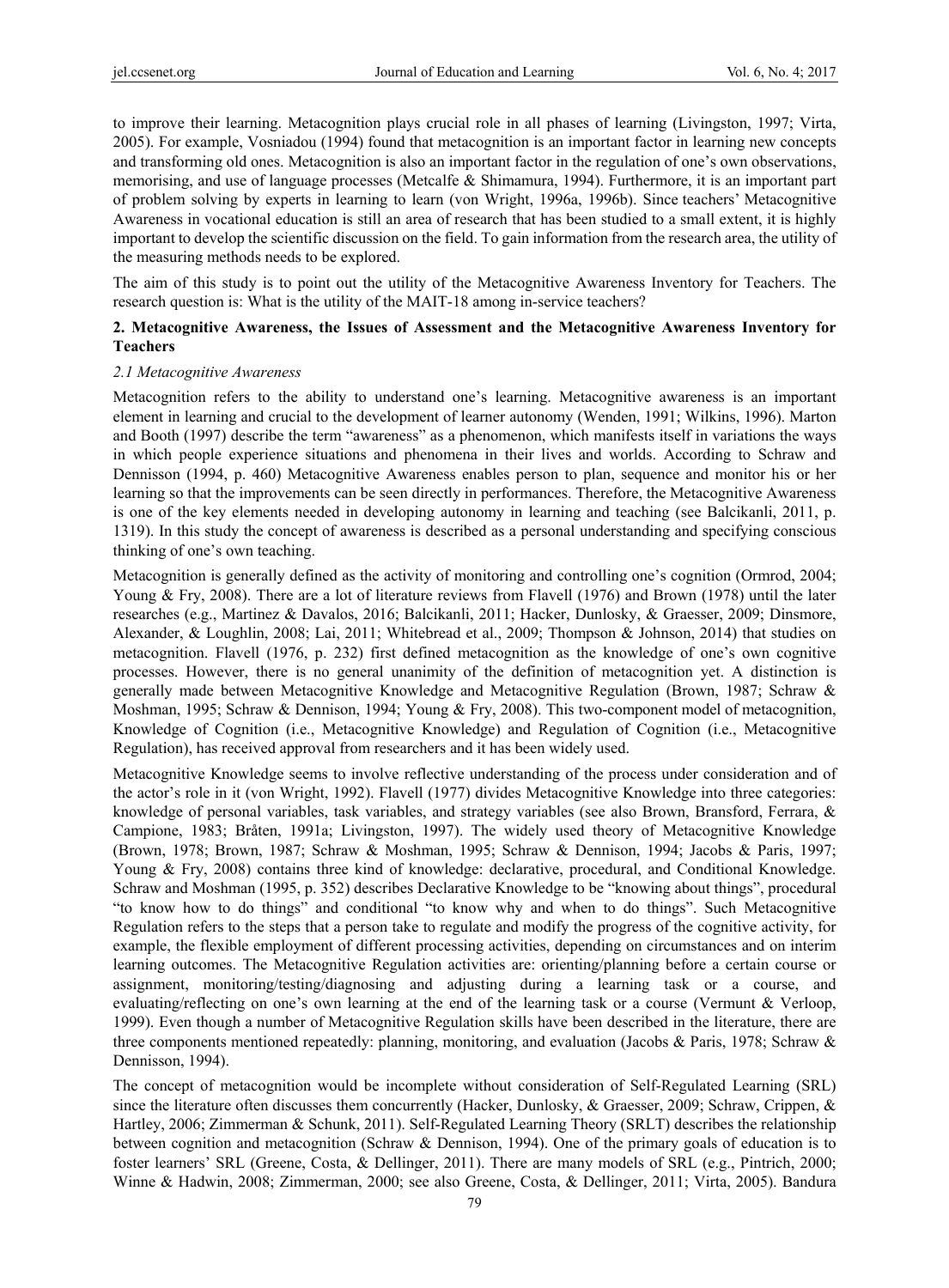(1977) defined self-regulation as the ability to control our own behaviour. According to Zimmerman (1989) all models of SRL assume that learners are aware of the potential usefulness of these self-regulatory processes in enhancing their cognitive performance (see also Bråten, 1991b). Schoenfeld (1987) includes self-regulation as a component of metacognition. The terms Metacognitive Regulation of learning and self-regulation of learning have the same kind of content (Vermunt & Verloop, 1999).

According to studies concerning the support needed for students practicing SRL, instructional strategies can improve metacognitive skills (Brandsford, Brown, & Cocking, 2000; Tanner, 2012). Therefore, in order to improve learning results, the support given by teachers in SRL to students must be considered one of the main tasks for teachers. However, teachers also need to know their own abilities in this area first in order to be able to help their students to learn to improve their skills in SRL. Teachers should understand the principles about how students learn (Brookhart, 2011, p. 4) and they should be aware of their own metacognitive abilities. The instrument used in this study was designed to confirm the theoretical existence of the two-component model of metacognition (Brown, 1987; Schraw & Dennisson, 1994); Knowledge of Cognition and Regulation of Cognition.

Metacognition does not only work for the students but it helps the teachers to improve their teaching skills. There are several studies and inventories focused on students' metacognition, but only few taking account to teachers' Metacognitive Awareness or even less studies where in-service teachers were examined. It is highly important for teachers themselves to be able to see their own level of awareness in Metacognitive Knowledge and regulation.

### *2.2 Issues of Assessment*

One way to assess Metacognitive Awareness is to ask a person to complete a self-report questionnaire. To study Metacognitive Awareness, there are several inventories, that are used for that purpose (Favieri, 2013; Biggs, 1987; Entwistle & Ramsden, 1983; Angelo & Cross, 1993; Weinstein, Zimmerman, & Palmer, 1988; Pintrich, Smith, Garcia, & McKeachie, 1991; Zimmerman & Martinez-Pons, 1986; Boulton-Lewis, Wilss, & Mutch, 1996). In all these studies the character of the information has been studied from the pupil's point of view. Schraw and Dennison (1994) developed the Metacognitive Awareness Inventory (MAI) for students that was used as a basis of the Metacognitive Awareness Inventory for Teachers (MAIT) (Balcikanli, 2011). Chan (2001) developed the assessment inventory the Conception of Teaching and Learning Questionnaire (CTQL). However, according to Teo and Sing (2008, p. 216) who explored the CFA of the questionnaire, the beliefs and ideas of teaching and learning are often culture specific. CTLQ has been developed to serve the developing of the school and teaching especially in the Asian countries and is therefore weakly suitable for to be used in examining the Western countries' teaching culture. Also, a six-factor structure scale, Teacher Metacognition Inventory (TMI) developed by Jiang, Ma and Gao (2016), was validated during a teacher training program in China.

The validity of self-report questionnaires have been criticised by some scholars for not assessing metacognition and self-regulation widely enough (Schellings, van Hout-Wolters, Veenman, & Meijer, 2013). Winne and Jamieson-Noel (2002) noted that the report itself does not necessarily specify exactly what students are doing while they are studying. Virta (2005) found that for example in self-direction the self-report questionnaire points out the readiness of the students but not necessarily the ability. Knowing the limitations is crucial. According to Kuhn (1989) it may be difficult to engage in scientific reasoning when one is not understanding the theory in it. However, a validated and structured questionnaire has its benefits. One of the reasons why a questionnaire may help a person to construct a picture of ones' cognition, are ready claims to answer, based on the theory beyond the assessing tool. Hence, it may help a person to understand theoretically the phenomena that is assessed (Schraw & Moshman, 1995, p. 367) and thereby help a person to evaluate his/her regulation in teaching or learning. In this study, the awareness in metacognition and the readiness in Self-Regulation (SR) is studied, not the metacognition or SR itself. In some scholars, the term "perceived self-regulation" is used when assessing the awareness or readiness of metacognition and self-regulation. Perceived self-regulation is also a term used when measuring self-regulation by using self-report questionnaires and collecting data with these inventories (Helle, Laakkonen, Tuijula, & Vermunt, 2013; Bandura, 1988b).

Examining the utility of an inventory concerns the validity of it, as well. However, the definition of the validation is a complex one as the reviewers have separate views of it (e.g., Goldstein, 2013; Mc Grath, 2005; Barret, 1992). According to Geisinger (2016, p. 287) the processes in validation should meet certain factors. Results following the measuring should be duly used for certain purposes of use and also the same the results would have to be reasonably interpreted. Since the concept of the validation itself is complex, Geisinger recommends to use the term utility instead of the term validity. Berger and Karabenick (2016) underline the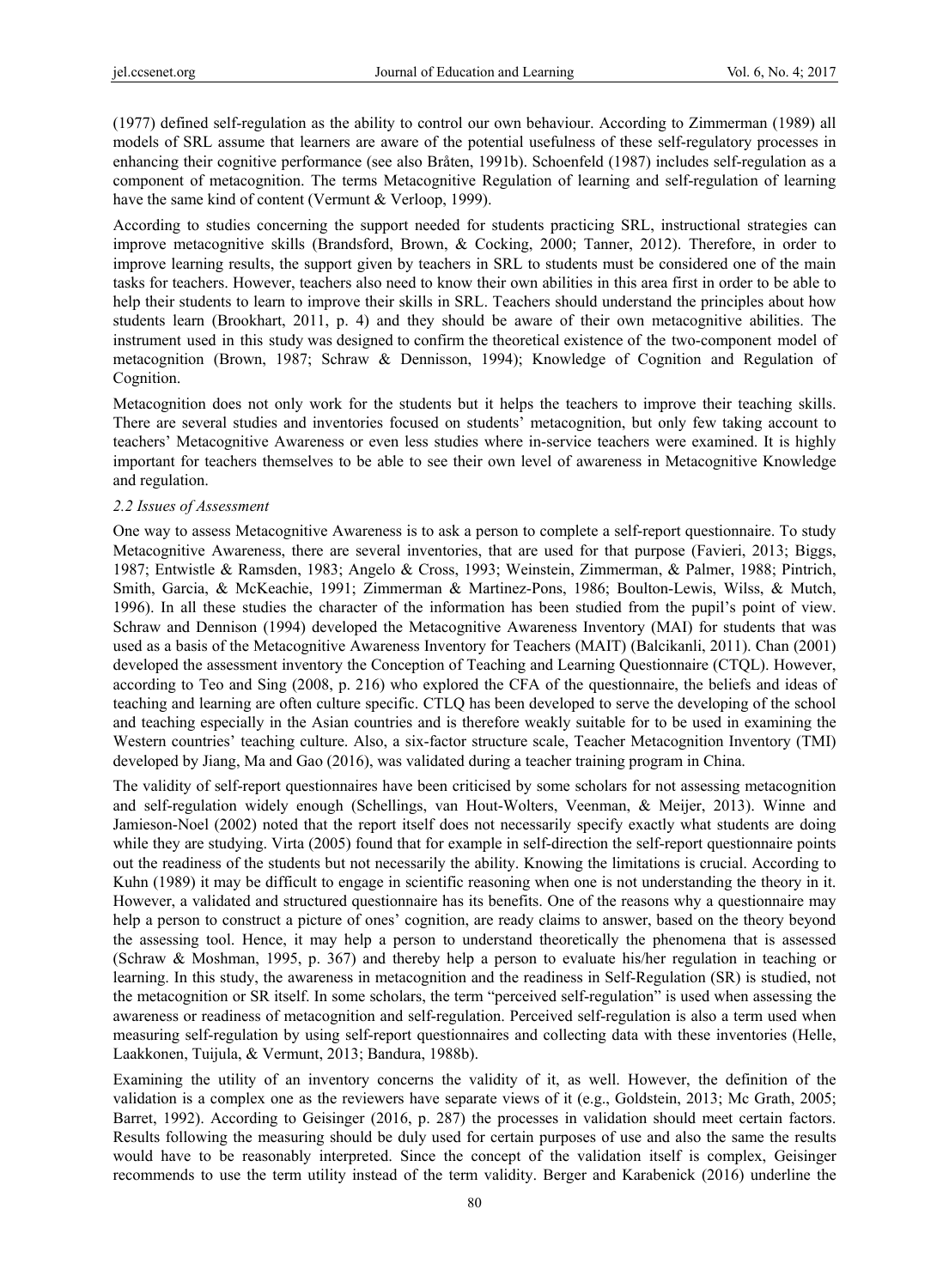opportunities of self-report instruments of large-scale testing and the practical advantages. Every method has its own quality but the further examination is needed for to develop more exact measures. The present study takes the position that research is best served by improvements in their reliability and validity. This kind of study could not only have the purpose of improving the self-report itself but also building the advantages of measuring Metacognitive Awareness.

# *2.3 The Metacognitive Awareness Inventory for Teachers*

There are several studies and inventories focused on students' metacognition, but only a few take into account the teachers' Metacognitive Awareness, and there are even less studies where both of these groups are examined. From all the inventories measuring the Metacognitive Awareness in teaching and studying the Metacognitive Awareness Inventory for Teachers was chosen as the most suitable for this study. First of all, because it is constructed on the same components as a students' version, the Metacognitive Awareness Inventory (MAI), is based on. Later on, during this research project, these two inventories will be used simultaneously to explore the interconnection between teachers and students. To support students' self-regulation teachers should be able to regulate their own actions, i.e., teaching. It is highly important for teachers themselves to be able to see their own level of awareness in Metacognitive Knowledge and regulation. In order to be able to teach the Metacognitive Knowledge and regulation suitable for their students, teachers should be aware of those on their own level first.

The Metacognitive Awareness Inventory for Teachers (Balcikanli, 2011) is based on Self-Regulated Learning theory and it is derived from the Metacognitive Awareness Inventory for Adults (MAI) (Schraw & Denisson, 1994). It is strongly believed that knowing what teachers know about their teaching should be a changing point for teachers' development. The MAIT-inventory is considered to be a resource that helps teachers realize their metacognitive levels of teaching (Balcikanli, 2011, p. 1320). Based on the inventory, the respondents, who were student teachers of English Language Teaching, awareness was measured in both components, based on the Brown (1987) two-component model of metacognition, Knowledge of Cognition and Regulation of Cognition. Each of the components was made up of other sub components. The questionnaire was modified to a 5 point Likert-Scale with a range from (1) "strongly disagree" to (5) "strongly agree". The intention of the 24-item questionnaire was to confirm the theoretical existence of eight subcomponents of metacognition: Declarative Knowledge, Procedural Knowledge, Conditional Knowledge, Planning, Information Management Strategies, Monitoring, Debugging Strategies, and Evaluation of Learning. The final factor loading was based on six factors including Declarative, Procedural, and Conditional Knowledge in Knowledge of Cognition, and activities such as Planning, Monitoring, and Evaluation in Regulation of Cognition. Lastly, the 4 items in the six subcomponents of cognition was sum up to 24 items that were designed for the inventory. As the Cronbach's Alpha varied from .79 to .85, this signifies that the inventory denoted high alpha scores.

Seraphin, Philippoff, Kaupp and Vallin (2012) studied the impact of professional development on the metacognition and learning in science education. They modified a selection of the Metacognition Awareness Inventory (MAI) (Schraw & Dennison, 1994) using questionnaires for both teachers and students. In addition, teachers were asked to respond to ten statements from the MAIT. The results of the analysis suggested that the ability to evaluate cognitive strengths and weaknesses is possible among teachers and students and they can learn to use that knowledge strategically. Both novice and experienced teachers benefited from a metacognition-focused scientific inquiry in their professional development. The results also suggest that teachers need to be supported in their metacognitive development (Seraphin et al., 2012, p. 378). Ghonsooly, Khajavy and Mahjoobi (2014) used the MAIT and Teachers' Sense of Self-Efficacy Scale (TSES) (Woolfolk & Hoy, 1990) in their study to investigate the predictability of the teacher trainees' academic achievement based on their scores in self-efficacy and metacognition. Furthermore, the difference between the self-efficacy and metacognition of males and females was investigated. The results of the Path Analysis indicated that both metacognition and self-efficacy have an influence on academic performance, with metacognition having the stronger effect. Moreover, no differences between male and female self-efficacy and metacognition were found per the results of the t-test. In Malaysia, a sample of 52 science teachers were asked to answer the MAIT. The results of this study disclosed that science teachers have a high level of perception about metacognition. No significant differences have been found in Malaysia related to teachers' gender or age, although an interaction between teachers' age and educational level was predictable (Mai, 2015, p. 88).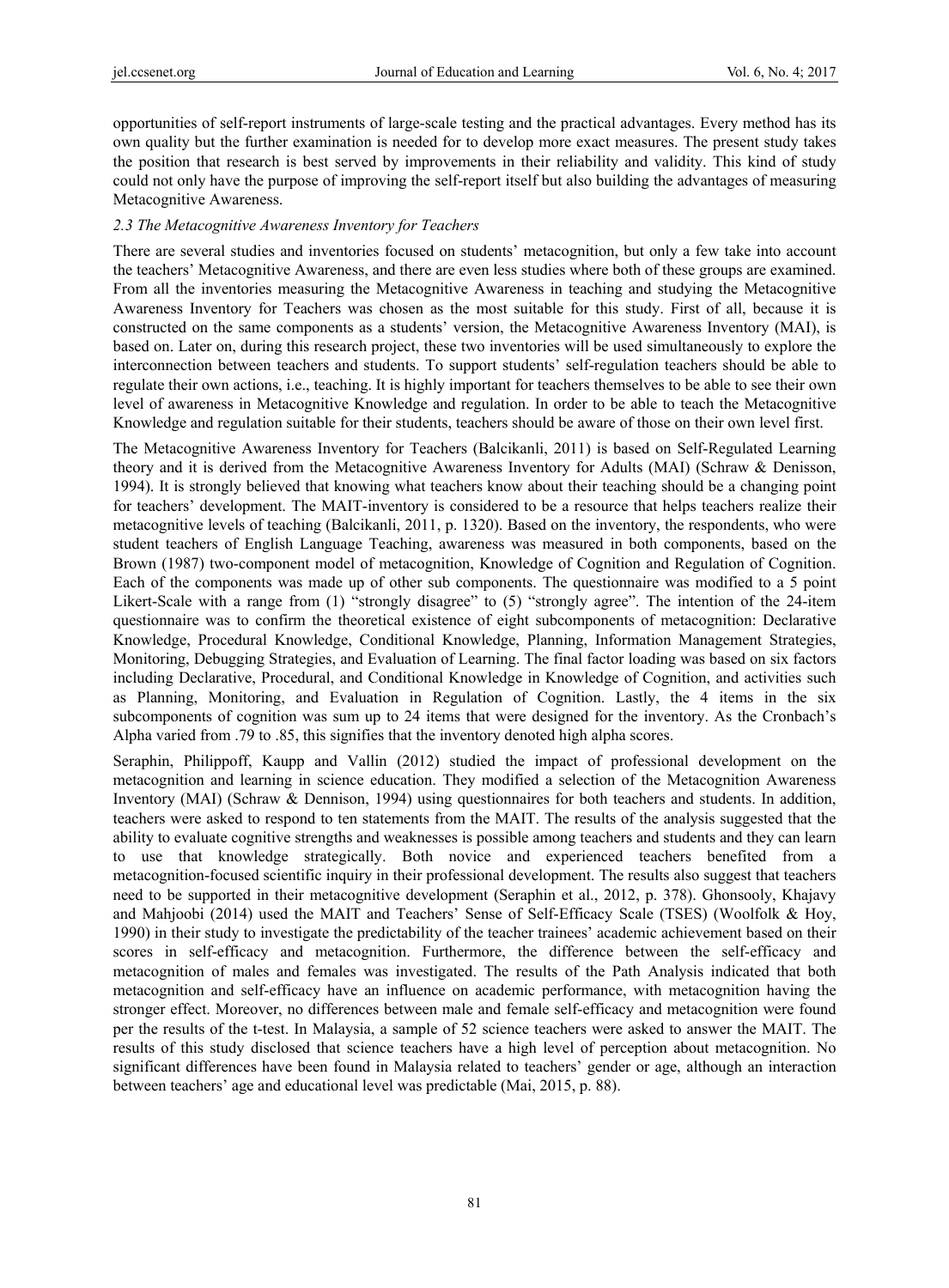#### **3. Method**

#### *3.1 Participants*

The participants in this study were teachers ( $N = 208$ ) from three training consortiums providing vocational education. The training consortiums, committed to the research project, consisted of 13 units, altogether, approximately 450 teachers, while the student count for each unit was between 350 to 600 students.

In Finland, vocational education is a part of secondary education after basic education as post-compulsory education system, which is divided into two levels: vocational education and general upper secondary school. The largest sectors of vocational education are technology and transport, business and administration and health and social services, tourism, catering and home economics, and culture. The Ministry of Education and Culture has confirmed 119 different study programmes leading to 53 vocational qualifications to respond to labour market needs. The qualification is 120 credits, which takes three years of full-time study, unless prior learning can be counted towards the qualification. Vocational education teachers in Finland are generally highly valued and respected. The training requirements for vocational education teachers are fairly broad. Firstly, teachers of vocational subjects must have an appropriate master's or bachelor's degree in their own vocational sector. If such a degree does not exist, it can also be supplemented by the highest possible other qualification in the sector. Secondly, they have a pedagogical teacher training with the scope of 60 ECTS credit points, and thirdly they need relevant work experience in their own field (Ministry of Education and Culture Finland, 2015).



Figure 1. Participants' in-service teacher experience in years

Participants' in-service experience varied so that as well novices and well-experienced teachers were present in the data (in-service experience: mean = 14.8, median = 13). Forty-seven percent of the participants were men (n  $= 98$ ) and fifty-three percent were women (n = 110). The participants in the study were teachers from different sectors of vocational education, such as business economics, social and health, tourism and catering, transport and logistics, vehicle, electricity, culture, education, the construction branch, beauty treatment, ICT, the engineering and metal industry, seafaring, audiovisual communication, and the visual arts. The data was collected in 2015 and in the spring of 2016 under agreement with the boards of the participating training consortiums. All teachers participated in the study voluntarily.

#### *3.2 Measures*

Since the original Balcikanli's (2011) Metacognitive Awareness Inventory for Teachers (MAIT) is in English it was translated into Finnish for this research project using a three-step procedure. First, three researchers, all native Finnish speakers, made their own version of each item in the inventory and then the versions were combined. Furthermore, the items were checked by a Finnish mother tongue lecturer. In the second step, the new Finnish questionnaire was translated into English, again, by an experienced translator to ensure that the concepts and phrases are translatable both from English in Finnish and vice versa. The final version was the result of certain modifications and suggestions made by the translators and mother tongue lecturers. The third step of the procedure was to test the inventory questionnaire using a group of teachers  $(n = 8)$  in a secondary vocational institute. The teachers were presented with the research project similar to that used when the main data was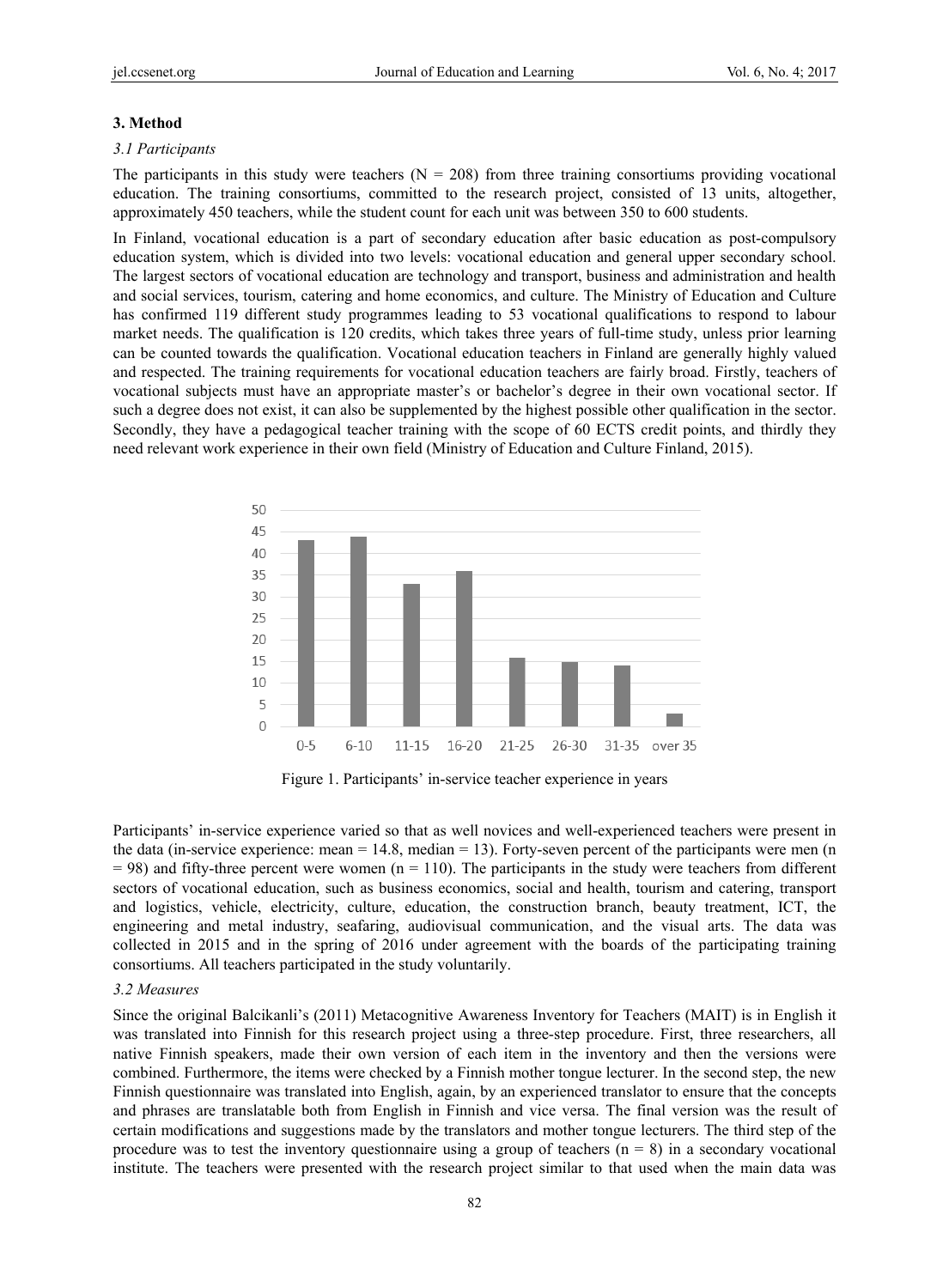collected later. Moreover, the pilot group was asked to pay special attention to possible unfamiliar concepts or unclear statements. When using a questionnaire as self-report instrument, one must study carefully what kind of implications or interpretations a person may have (Hopfenbeck, 2009, p. 17). The teachers were asked to present their questions or notes instantly or write them on the questionnaire form. There were no comments on the questionnaire when it was pre-tested by the teachers. The variables were measured on a five-point Likert scale. The respondents were asked to rate each item on a 1-to-5 response scale where the numbers presented following opinions: 1 "never"; 2 "seldom"; 3 "sometimes"; 4 "often" and 5 "always".

# *3.3 Procedure of Analysis*

The analysis of the data took place in two steps following the research question: first the internal consistency and then the fit of factor structure of the inventory was explored. The consistency of the factor structure was explored using cross tabulation and calculating the Pearson's correlation between the items in each factor. Moreover, Cronbach's (1951) alphas were calculated for all factors. Then, the factor structure of the questionnaire was measured and tested using Confirmatory Factor Analysis (CFA). To compress the questionnaire into 18-item version, one item from each factor was removed during the procedure.

## **4. Results**

# *4.1 The First Step: Internal Consistency*

Exploring the descriptive statistics of the items and bivariate correlations between the items within each factor revealed how the measurement could be compressed (Table 1).

## Table 1. Descriptive statistics and correlations of MAIT-24

|                |                                                                                |      |     | Descriptives | Pearson's correlation |              |                |     |    |  |
|----------------|--------------------------------------------------------------------------------|------|-----|--------------|-----------------------|--------------|----------------|-----|----|--|
| #              | Factor Item                                                                    | M    |     | SD Skewness  | Kurtosis              |              |                |     |    |  |
|                | 1 Declarative Knowledge                                                        |      |     |              |                       | $\mathbf{1}$ | $\overline{2}$ | 3   | 4  |  |
| 1              | I am aware of the strengths and weaknesses in my<br>teaching.                  | 4.15 | .64 | $-.58$       | 1.17                  |              |                |     |    |  |
| $\mathfrak{D}$ | I Know what skills are most important in order to be a good<br>teacher.        | 3.69 | .82 | $-.66$       | .50                   | .37          |                |     |    |  |
|                | 3 I have control over how well I teach.                                        | 3.84 | .71 | $-.24$       | $-.07$                | .22          | .32            |     |    |  |
|                | 4 I know what I am expected to teach.                                          | 4.32 | .61 | $-.43$       | .07                   | .33          | .40            | .25 |    |  |
|                |                                                                                |      |     |              |                       |              |                |     |    |  |
|                | 2 Procedural Knowledge                                                         |      |     |              |                       | 5            | 6              | 7   | 8  |  |
|                | 5 I try to use teaching techniques that worked in the past.                    | 3.97 | .47 | $-.94$       | 5.10                  |              |                |     |    |  |
| 6              | I have specific reason for choosing each teaching<br>technique I use in class. | 3.80 | .71 | $-.74$       | 1.28                  | ns.          |                |     |    |  |
|                | I am aware of what teaching techniques I use while I am<br>teaching.           | 4.06 | .78 | $-1.13$      | 2.27                  | ns.          | .51            |     |    |  |
|                | 8 I use helpful teaching techniques automatically.                             | 3.60 | .58 | $-42$        | $-.18$                | .29          | .32            | .29 |    |  |
|                |                                                                                |      |     |              |                       |              |                |     |    |  |
|                | 3 Conditional Knowledge                                                        |      |     |              |                       | 9            | 10             | 11  | 12 |  |
| $\overline{Q}$ | I use my strengths to compensate for my weaknesses in my<br>teaching.          | 3.69 | .72 | $-.16$       | $-.17$                |              |                |     |    |  |
|                | 10 I can motivate myself to teach when I really need to teach.                 | 3.99 | .69 | $-.43$       | .89                   | .22          |                |     |    |  |
| 11             | I use different teaching techniques depending on the<br>situation.             | 4.12 | .68 | $-.61$       | .80                   | .36          | .28            |     |    |  |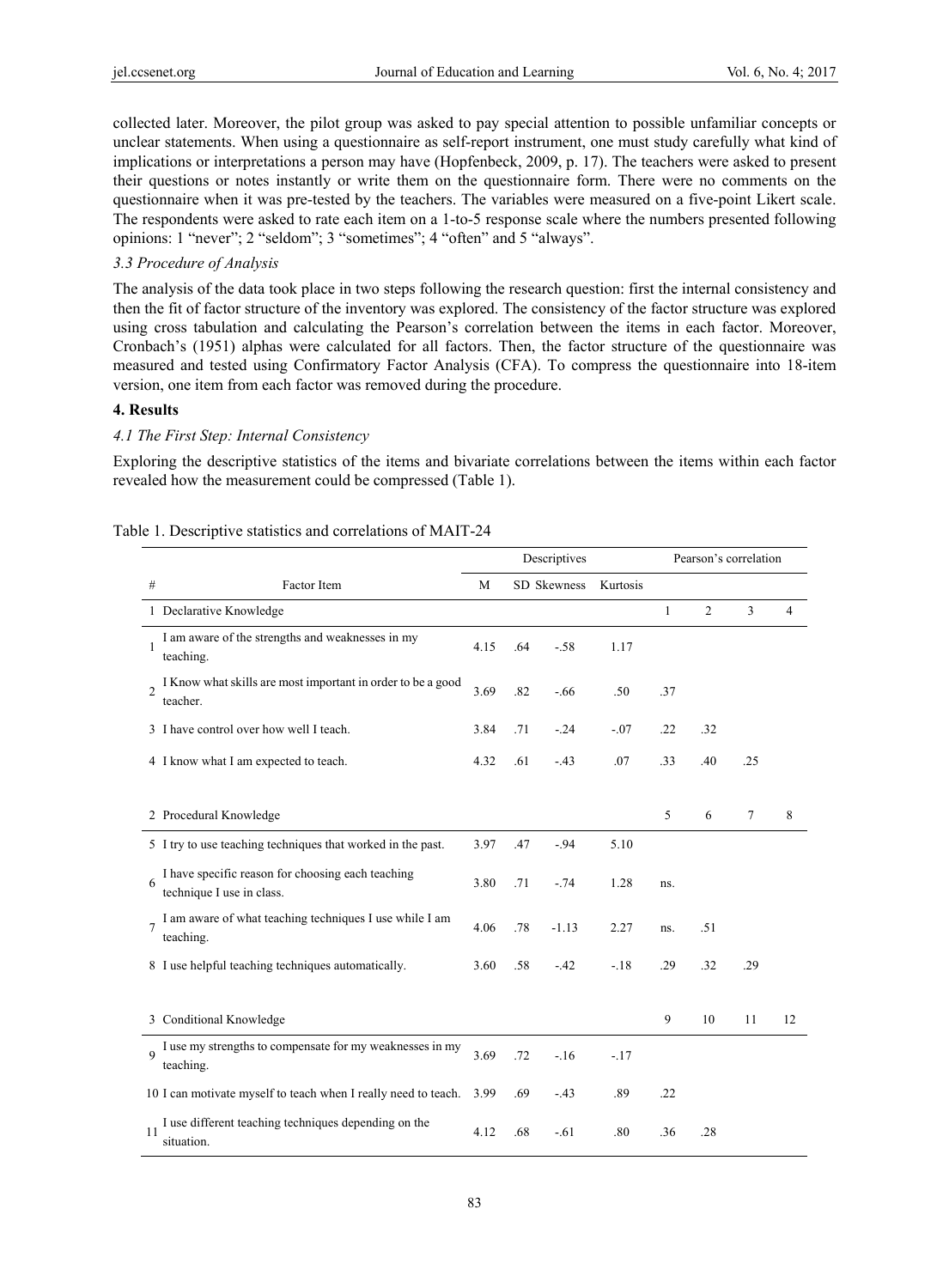| 12 | I know when each teaching technique I use will be most<br>effective.                      | 3.33 | .75 | $-37$   | .00     | .24 | .32 | .36 |    |
|----|-------------------------------------------------------------------------------------------|------|-----|---------|---------|-----|-----|-----|----|
|    | 4 Planning                                                                                |      |     |         |         | 13  | 14  | 15  | 16 |
| 13 | I pace myself while I am teaching in order to have enough<br>time.                        | 3.88 | .85 | $-.56$  | .10     |     |     |     |    |
|    | 14 I set my specific teaching goals before I start teaching.                              | 4.05 | .88 | $-.90$  | .55     | .33 |     |     |    |
|    | I ask myself questions about the teaching materials I am<br>going to use.                 | 4.43 | .71 | $-1.09$ | .73     | .50 | .33 |     |    |
|    | 16 I organize my time to best accomplish my teaching goals.                               | 3.93 | .91 | $-0.89$ | .69     | .56 | .53 | .38 |    |
|    |                                                                                           |      |     |         |         |     |     |     |    |
|    | 5 Monitoring                                                                              |      |     |         |         | 17  | 18  | 19  | 20 |
| 17 | I ask myself periodically if I meet my teaching goals while<br>I am teaching.             | 3.77 | .75 | $-.54$  | .63     |     |     |     |    |
| 18 | I find myself assessing how useful my teaching techniques<br>are while I am teaching.     | 3.67 | .78 | $-32$   | $-19$   | .51 |     |     |    |
| 19 | I check regularly to what extent my students comprehend<br>the topic while I am teaching. | 3.93 | .68 | $-.38$  | .39     | .44 | .39 |     |    |
| 20 | I ask myself questions about how well I am doing while I<br>am teaching.                  | 3.63 | .86 | $-.56$  | $.08\,$ | .39 | .44 | .36 |    |
|    |                                                                                           |      |     |         |         |     |     |     |    |
|    | 6 Evaluating                                                                              |      |     |         |         | 21  | 22  | 23  | 24 |
| 21 | I ask myself how well I have accomplished my teaching<br>goals once I am finished.        | 3.84 | .85 | $-.61$  | .38     |     |     |     |    |
| 22 | I ask myself if I could have used different techniques after<br>each teaching experience. | 3.50 | .81 | $-.43$  | .35     | .46 |     |     |    |
| 23 | After teaching a point, I ask myself if I'd teach it more<br>effectively next time.       | 3.89 | .71 | $-.40$  | .24     | .37 | .50 |     |    |
| 24 | I ask myself if I have considered all possible techniques<br>after teaching a point.      | 3.63 | .81 | $-31$   | $-.05$  | .49 | .60 | .45 |    |

PEARSON'S CORRELATIONS BETWEEN ITEMS WITHIN A FACTOR.

ns. = NON-SIGNIFICANT CORRELATION ( $p > .05$ ).

Item #5 from the factor of Procedural Knowledge was removed since it had non-significant correlations with other items in their factors. Item #3 from the factor of Declarative Knowledge was removed, since it was regarded as a difficult claim according to some participants. Also, terms concerning "effectiveness" in items # 12 from the factor of Conditional Knowledge and #23 from the factor of Evaluating were regarded as confusing concepts and therefore, since it was too difficult to response these claims for some participants, they were also removed. Moreover, the item #15 from the factor Planning revealed too positive values for the skewness and was hence removed. Since the item #20 "I ask myself questions about how well I am doing while I am teaching" was regarded somewhat an unclear claim by researchers, it was also considered to be an unsuitable claim to measure Monitoring. Since six items, one from each factor, were removed the new structure of MAIT-18 was completed.

The internal consistency was estimated by calculating Cronbach's (1951) alpha for the compressed questionnaire MAIT-18. According to Gliner, Morgan and Harmon (2001) the value of the alpha ought to be  $> 0.60$ . As the results of Cronbach's alphas were from .80 (95% C.I. = .76-.84) in Knowledge of Cognition (Declarative Knowledge  $\alpha = .63$ , Procedural Knowledge  $\alpha = .61$  and Conditional Knowledge  $\alpha = .63$ ) to .86 (95% C.I. = .83-.89) in Regulation of Cognition (Planning  $\alpha = .73$ , Monitoring  $\alpha = .71$  and Evaluating  $\alpha = .76$ ), the internal consistency of all the factors was found good and, moreover, the alpha of the entire questionnaire was .90 (95% C.I.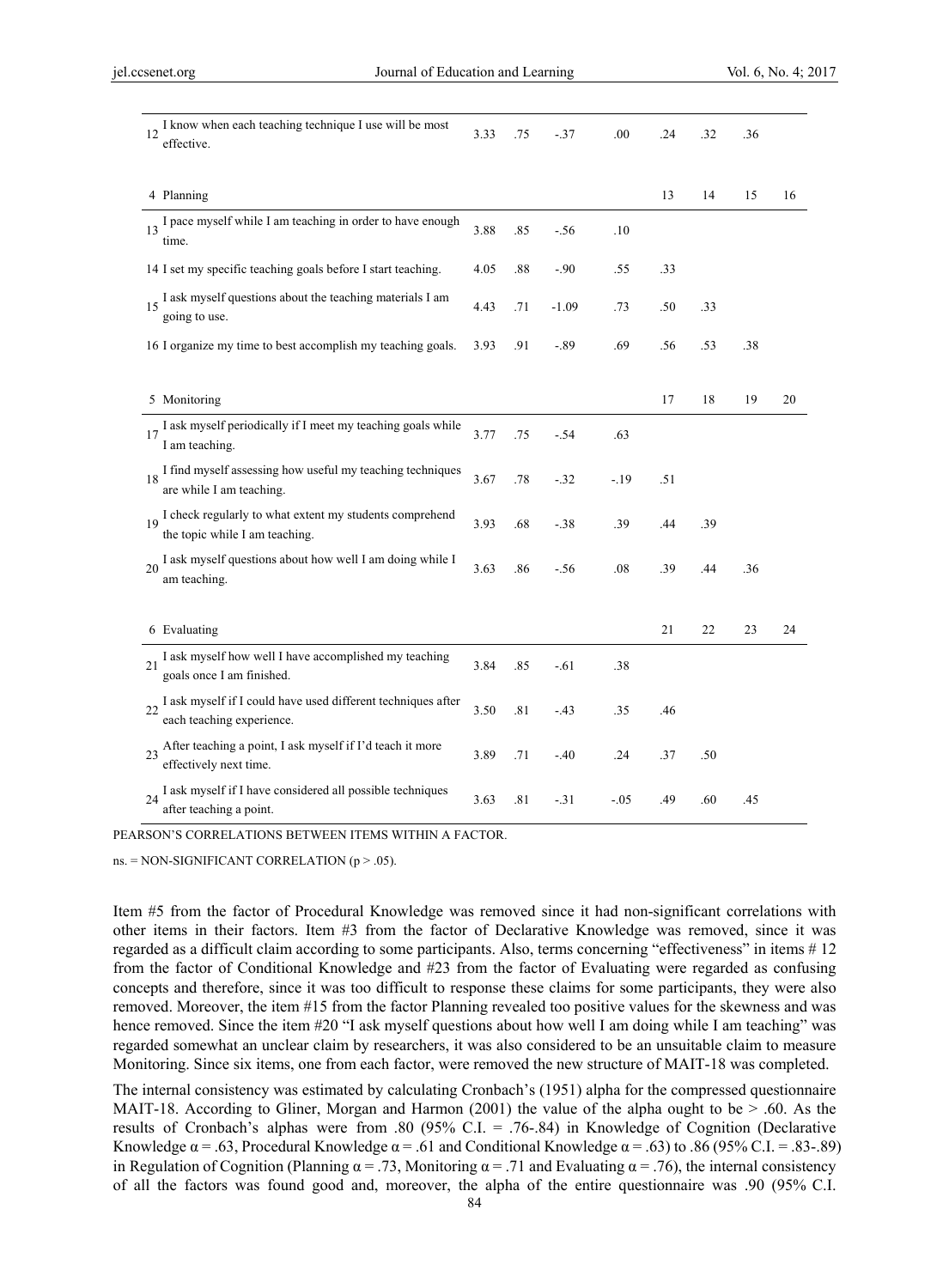$= 0.88-0.92$ . Moreover, the internal consistency was explored within participated training consortiums separately (Table 2).

| Training   |                         | Cronbach's alphas      |                      |
|------------|-------------------------|------------------------|----------------------|
| consortium | Regulation of cognition | Knowledge of cognition | Entire questionnaire |
| #1         | .88                     | .86                    | .92                  |
| #2         | .87                     | .83                    | .91                  |
| #3         | .83                     | .76                    | .86                  |

Table 2. The internal consistency of the components (within Training Consortiums)

The analysis of the internal consistency of the components and entire questionnaire was found good and even excellent within the first two consortiums. The internal consistency of the Regulation of Cognition was better than in the Knowledge of Cognition. The analysis of the descriptive statistics and correlations (Appendix 1) and the internal consistency revealed that the data was suitable for the  $2<sup>nd</sup>$  step: exploring the factor structure of the MAIT-18 using the CFA.

# *4.2 The Second Step: Confirmatory Factor Analysis and the Fit of the Factor Structure*

In the CFA method and in SEM, the fit of the factor structure can be verified with several indexes. The Chi Square  $(\gamma^2)$  describes the difference between the theoretical and measured covariance matrix. The interpretation of the  $\chi^2$  value is ambiguous. Therefore, model fit needed to be assessed using several indexes (Hair, Black, Babin, & Anderson, 2010; West, Taylor, & Wu, 2012; Ullman, 2001; McDonald & Ho, 2002). The Comparative Fit Index (CFI) and the Tucker-Lewis Indexes (TLI) compare model fit with the independence model. In this study, the cut-off value of good model fit for both CFI and TLI was .95 (Hu & Bentler, 1999; Hoyle, 1995) and of acceptable model fit was .90 (Byrne, 2012; Hoe, 2008; Hoyle, 1995; McDonald & Ho, 2002). The Root Mean Square Error of Approximation (RMSEA) indicates model fit in comparison with the degree of freedom of the model (Steiger, 1990). A cut-off value of .05 indicates good fit of the model and a cut-off value of .08 indicates acceptable fit of the model .08 (Byrne, 2012; Hoe, 2008; Steiger, 2000). Standardized Root Mean Square Residual (SRMR) indicates the model fit by comparing the averages of the standardised residuals of the observed and predicted covariance matrixes. A cut-off value of close to .08 indicates a good model fit (Hu & Bentler, 1999). However, Hu and Bentler (1995) suggest cut-off value of .10 for acceptable fit.

The questionnaire consists of two patterns of factors revealing two underlying theoretical structures of metacognition. Both theories are operationalised in three factors. Subsequently, the factor patterns were analysed using Confirmatory Factor Analysis.



 $\chi$ 2/df = 1.73; RMSEA = .06; CFI = .92; TLI = .90; SRMR = .05

Figure 2. The Confirmatory Factor Analysis of the factor patterns of the MAIT-18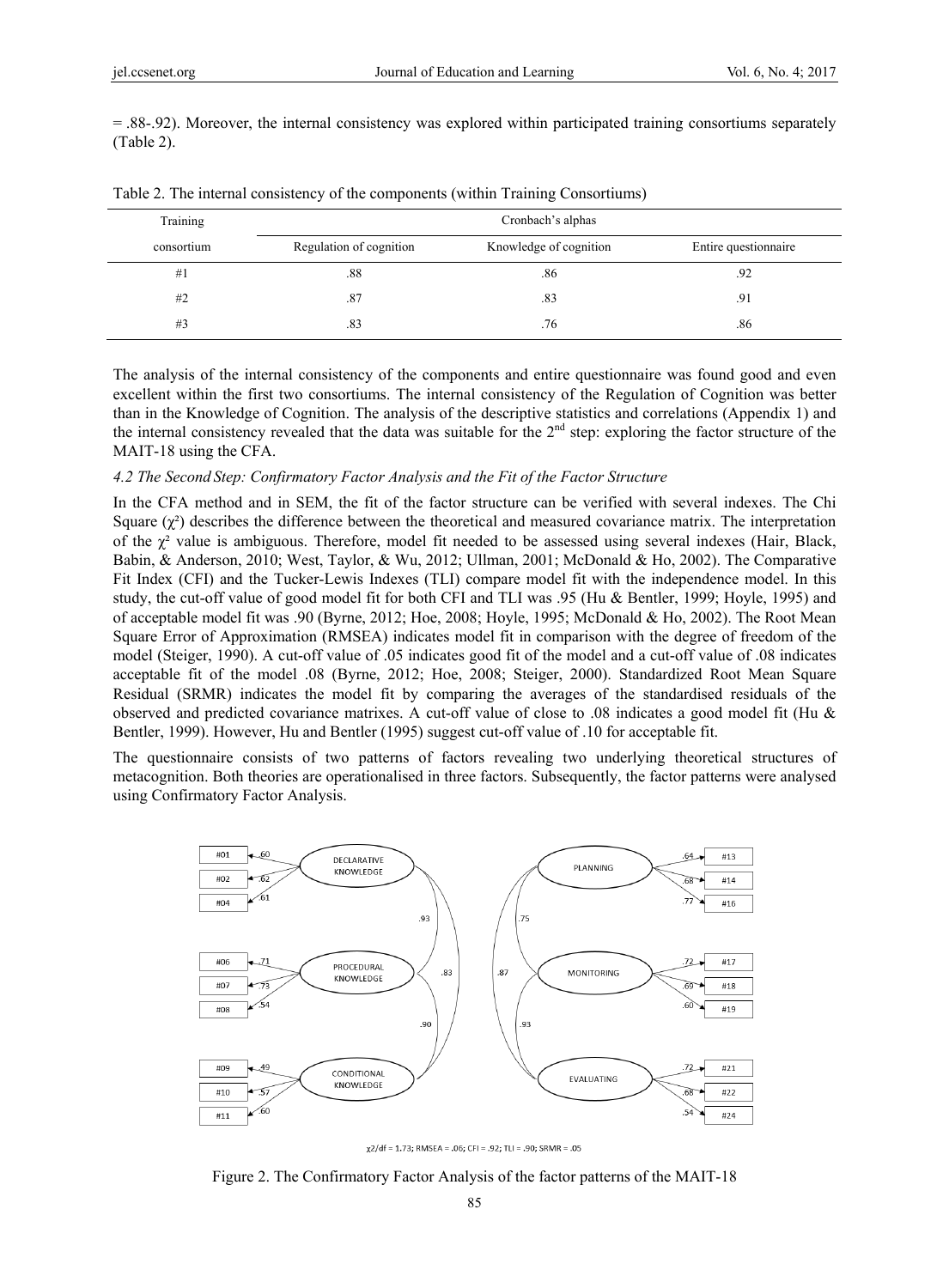The instrument was designed to confirm the theoretical existence of the two-component model of metacognition (Brown, 1987; Schraw & Dennisson, 1994), Knowledge of Cognition and Regulation of Cognition. Both components were comprised of three sub components including Declarative, Procedural, and Conditional Knowledge in Knowledge of Cognition and activities Such as Planning, Monitoring, and Evaluation in Regulation of Cognition. No cross-loadings were added into the model, however, the components are quite close to each other. The result of the final CFA of the MAIT-18 revealed a good/acceptable fit of the factor structure  $(\chi^2/df = 1.73; RMSEA = .06; CFI = .92; TLI = .90; SRMR = .05).$ 

When analysing the Knowledge of Cognition patterns and the Regulation of Cognition patterns separately, the CFA of the Knowledge patterns, i.e., the Declarative, Procedural and Conditional Knowledge respectively, revealed the good fit of the factor structure  $(\chi^2/df = 2.20)$ ; RMSEA = .07; CFI = .92; TLI = .88; SRMR = .05). The result for the CFA of the patterns of Regulation (Planning, Monitoring and Evaluating, respectively) revealed a good/acceptable fit for the factor structure  $(\chi^2/df = 1.46)$ ; RMSEA = .05; CFI = .98; TLI = .97; SRMR  $=$  .04). The results reveal that the fit of the factor structure of the entire questionnaire was good/acceptable within the separate groups of the participants, irrespective of sex, academic degree or the qualification details.

The Confirmatory Factor Analysis indicated convergence of each factor. Moreover, alpha scores of the inventory signify that the inventory is internally consistent. These findings reveal the utility of the MAIT-18 in measuring the Metacognitive Awareness of in-service teachers.

# **5. Discussion**

The present study explored the utility of the 18-item version of the Metacognitive Awareness Inventory for Teachers (MAIT-18). This study points out the utility of the inventory in Finland in vocational education, particularly. Because the results show the solidness and convergence of the instrument, it can be expected to produce information concerning teachers' Metacognitive Awareness. Hence, the study creates a new use for the Metacognitive Awareness Inventory for Teachers in the area of vocational education which is rarely studied. The results revealed that the original instrument had some weaknesses, and therefore it was important to adjust the items of the instrument by compressing the entire MAIT-questionnaire and hence, to explore the fit of the factor structure. After compressing the number of items from 24 to 18, the fit of the factor structure of the entire questionnaire was good/acceptable.

Teachers' Metacognitive Awareness is still an area of research which has been studied to a small extent, however, more research has been focused on students' Metacognitive Awareness (Schraw & Denisson, 1994; Brandsford, Brown, & Cocking, 2000; Tanner, 2012). One of the primary goals of education is to foster learners' SRL (Greene, Costa, & Dellinger, 2011). To achieve this goal, more research focused on teachers' contribution is needed. Teachers benefit metacognition-focused scientific inquiry in their professional development, however, they also need to be supported in their metacognitive development (Seraphin et al., 2012). Metacognitive Awareness is a key for a teacher to reflect their own work and the support they give to their students in SRL skills, particularly. Since teachers' Metacognitive Awareness is still an area of research which has been studied to a small extent, it is highly important to gain more detailed empirical research in the field. The aim of this study, which was to explore the utility of the instrument concerning the Metacognitive Awareness for comparable data acquisition among in-service teachers was fulfilled.

The MAIT-18 will enable the use of large samples in comparable studies internationally in different cultures of learning and teaching. However, criterion validity should be estimated related to other scales, for example cognitive performance factors, simultaneously when assessing metacognitive awareness. The compressed versions of questionnaires are required, since the participants are able to concentrate only on certain amount of questions, in total. Since the three-item structure is optimal to gain the reliability requirements, the MAIT-18 is of high value for further analysis. The results of the comparative studies will be current and highly valued. The results of further studies applying MAIT-18 can be used in developing a teaching and learning culture in teacher training. Teachers need knowledge about the Metacognitive Awareness; how do they reflect themselves, where should they pay attention and what should they develop? Students need knowledge and skills of self-regulation when aiming for success in learning outcomes, further studies, and employment. However, teachers need to know their own abilities in this area, first, to be able to help their students to learn to improve their skills in SRL. Teacher education could be improved by focusing on monitoring and developing the trainees' readiness in Metacognitive Awareness and also, by promoting them in encouraging the self-regulation of learners. Teachers' support in SRL is a principal feature of lifelong learning. Now, that the utility of the Metacognitive Awareness Inventory for Teachers has been examined among in-service teachers, as well, comparative studies between in-service teachers and teacher trainees as well as longitudinal studies are prospective.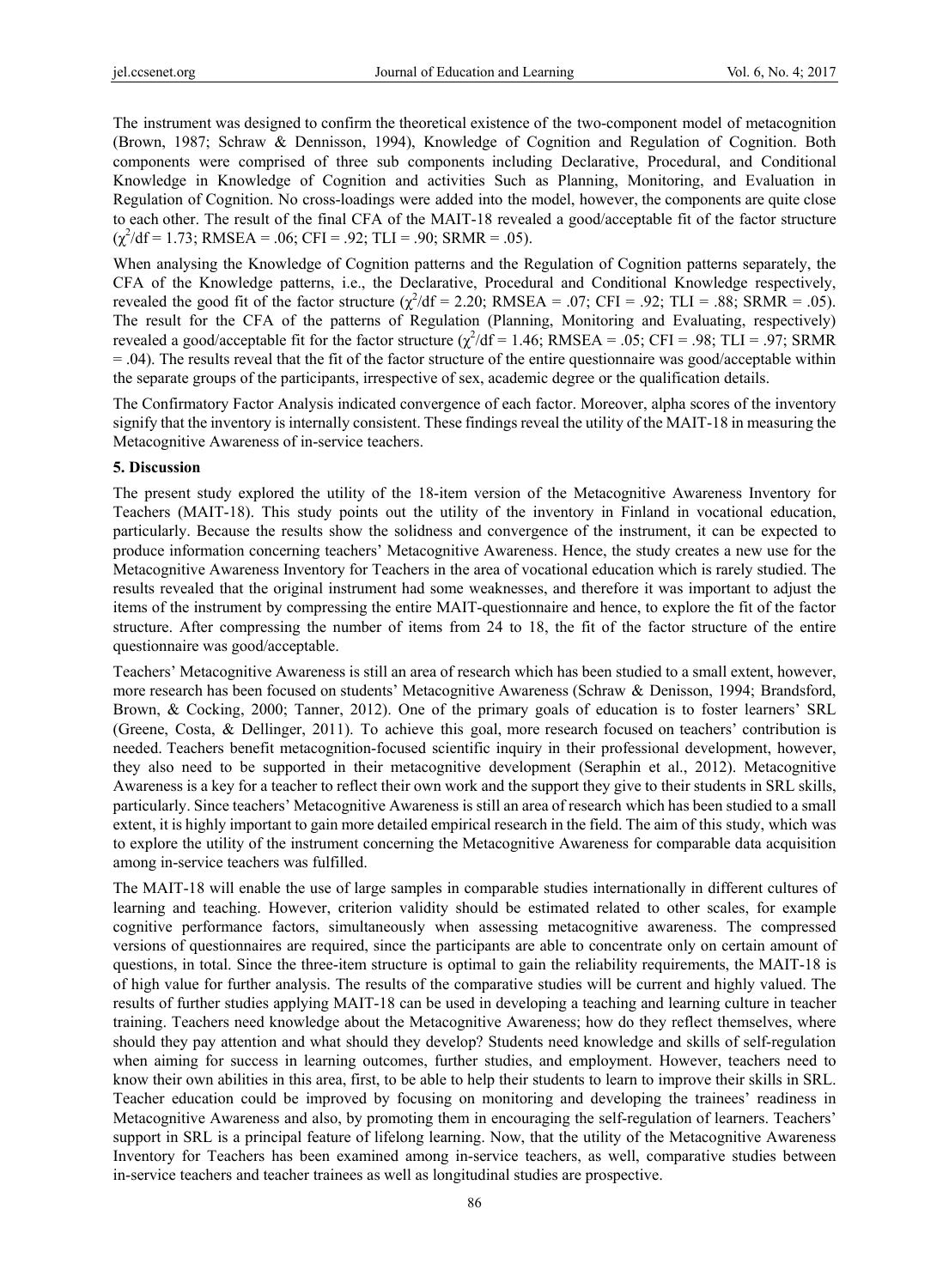## **References**

- Angelo, T. A., & Cross, K. P. (1993). *Classroom assessment techniques: A handbook for college teachers* (2nd ed.). San Francisco: Jossey-Bass.
- Balcikanli, C. (2011). Metacognitive Awareness inventory for teachers (MAIT). *Electronic Journal of Research in Educational Psychology*, *9*(25), 1309-1332.
- Bandura, A. (1977). *Social learning theory*. Englewood Cliffs, NJ: Prentice Hall Publishers.
- Barrett, G. V. (1992). Clarifying construct validity: Definitions, processes, and models. *Human Performance*, *5*(1-2), 13-58. https://doi.org/10.1080/08959285.1992.9667923
- Berger, J. L., & Karabenick, S. A. (2016). Construct Validity of Self-Reported Metacognitive Learning Strategies. *Educational Assessment*, *21*(1), 19-33. https://doi.org/10.1080/10627197.2015.1127751
- Biggs, J. (1987). *Student approaches to learning and studying*. Hawthorn, Victoria: ACER.
- Boulton-Lewis, G. M., Wilss, L., & Mutch, S. (1996). Teachers as adult learners: Their knowledge of their own learning and implications for teaching. *Higher Education*, *32*, 89-106. https://doi.org/10.1007/BF00139220
- Bransford, J. D., Brown, A., & Cocking, R. (2000). *How people learn: Mind, brain, experience and school, expanded edition*. DC: National Academy Press, Washington.
- Bråten, I. (1991a). Vygotsky as a precursor to metacognitive theory: I. The concept of metacognition and its roots. *Scandinavian Journal of Educational Research*, *35*(3), 179-192. https://doi.org/10.1080/0031383910350302
- Bråten, I. (1991b). Vygotsky as a precursor to metacognitive theory: II Vygotsky as a metacognitivist. *Scandinavian Journal of Educational Research*, *35*(4), 305-320. https://doi.org/10.1080/0031383910350406
- Brookhart, S. M. (2011). Educational assessment knowledge and skills for teachers. *Educational Measurement: Issues and Practice*, *30*(1), 3-12. https://doi.org/10.1111/j.1745-3992.2010.00195.x
- Brown, A. (1987). Metacognition, executive control, self-regulation, and other more mysterious mechanisms. In F. E. Weinert, & R. H. Kluwe (Eds.), *Metacognition, motivation, and understanding* (pp. 65-116). Hillsdale, NJ: Lawrence Erlbaum, Publishers.
- Brown, A. L. (1978). Knowing when, where, and how to remember: A problem of metacognition. In R. Glaser (Ed.), *Advances in instructional psychology* (Vol. 1., pp. 77-165). Hillsdale, NJ: Erlbaum Associates.
- Brown, A. L., Bransford, J. D., Ferrara, R. A., & Campione, J. C. (1983). Learning, remembering, and understanding. In P. H. Mussen (Ed.), *Handbook of child psychology (4th ed.) Cognitive development* (Vol. 3, pp. 77- 166). New York: Wiley.
- Byrne, B. (2012). *Structural Equation Modeling With Mplus. Basic Concepts, Applications, and Programming*  (Taylor & Francis, Routledge).
- Chan, K. W. (2001, December). *Validation of a measure of personal theories about teaching and learning*. Paper presented in the AARE 2001 Conference held at Fremantle, Perth, Australia.
- Cronbach, L. (1951). Coefficient alpha and the internal structure of tests. *Psychometrika*, *16*, 297-334. https://doi.org/10.1007/BF02310555
- Dinsmore, D. L., Alexander, P. A., & Loughlin, S. M. (2008). Focusing the conceptual lens on metacognition, self-regulation, and self-regulated learning. *Educational Psychology Review*, *20*(4), 391-409. https://doi.org/10.1007/s10648-008-9083-6
- Entwistle, N. J., & Ramsden, P. (1983). *Understanding student learning*. London: Croom Helm.
- Favieri, A. G. (2013). General Metacognitive Strategies Inventory (GMSI) and the Metacognitive Integrals Strategies Inventory (MISI). *Electronic Journal of Research in Educational Psychology*, *11*(3), 831-850. https://doi.org/10.14204/ejrep.31.13067
- Flavell, J. H. (1976). Metacognitive aspects of problem solving. *The Nature of Intelligence*, *12*, 231-235.
- Flavell, J. H. (1977). *Cognitive development*. Prentice-Hall, Inc., Englewood Cliffs, New Jersey.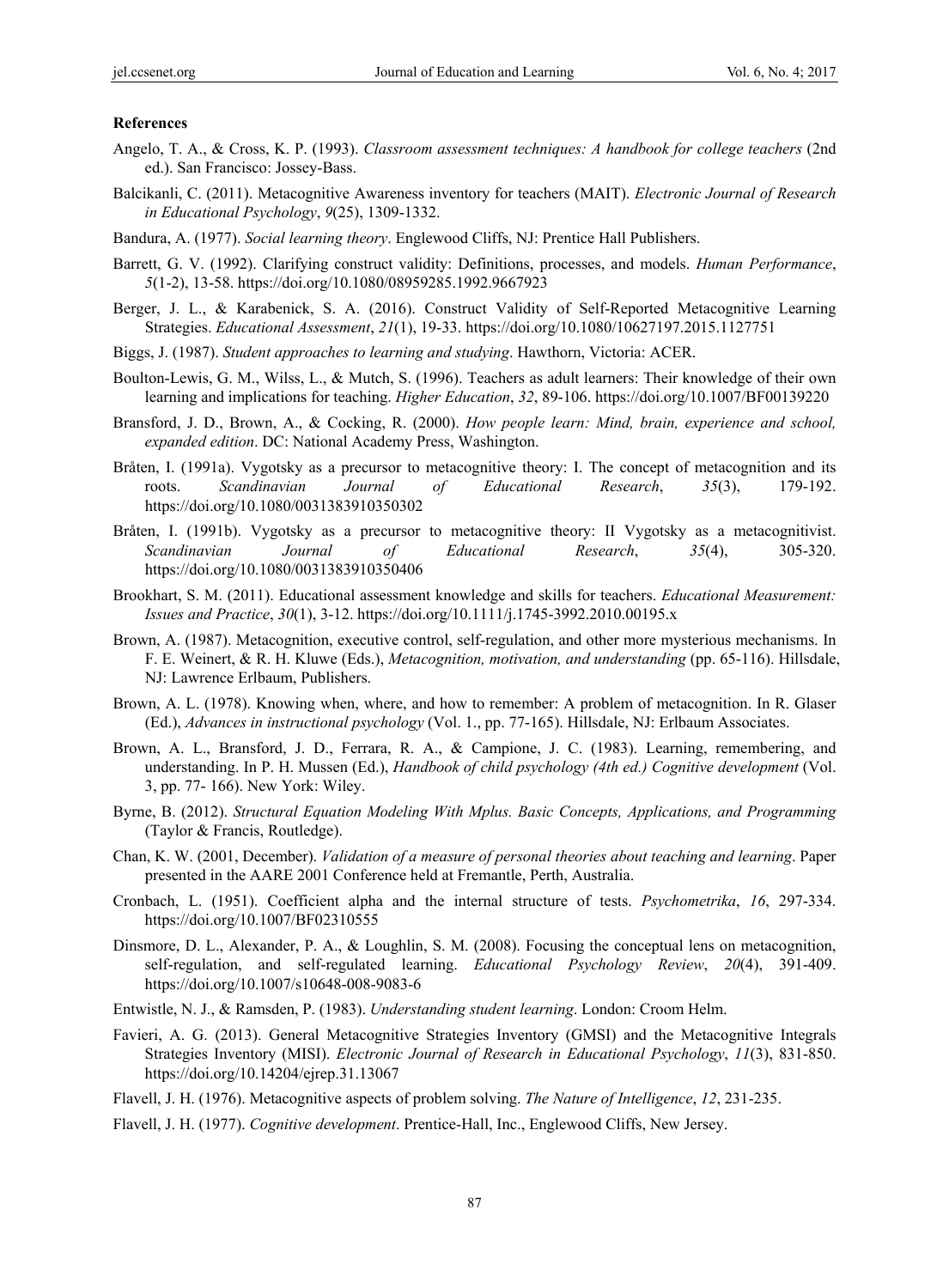- Geisinger, K. F. (2016). Intended and unintended meanings of validity: Some clarifying comments. *Assessment in Education: Principles, Policy & Practice*, *23*(2), 287-289. https://doi.org/10.1080/0969594X.2016.1158150
- Ghonsooly, B., Khajavy, G. H., & Mahjoobi, F. M. (2014). Self-efficacy and metacognition as predictors of Iranian teacher trainees' academic performance: A path analysis approach. *Procedia-Social and Behavioral Sciences*, *98*, 590-598. https://doi.org/10.1016/j.sbspro.2014.03.455
- Gliner, J., Morgan, G., & Harmon, R. (2001) Measurement reliability. *Journal of the American Academy of Child and Adolescent Psychiatry*, *40*(4), 486-488. https://doi.org/10.1097/00004583-200104000-00019
- Goldstein, H. (2015). Validity, science and educational measurement. *Assessment in Education: Principles, Policy & Practice*, *22*(2), 193-201. https://doi.org/10.1080/0969594X.2015.1015402
- Greene, J. A., Costa, L.-J., & Dellinger, K. (2011). Analysis of Self-Regulated Learning processing using statistical models for count data. *Metacognition Learning*, *6*, 275-301. https://doi.org/10.1007/s11409-011-9078-4
- Hacker, D. J., Dunlosky, J., & Graesser, A. C. (Eds.). (2009). *Handbook of metacognition in education*. Routledge.
- Hair, J., Black, W., Babin, B., & Anderson, R. (2010). *Multivariate data analysis* (6th ed.). Pearson Education, Upper Saddle River.
- Hakkarainen, K., Lonka, K., & Lipponen, L. (1999). *Tutkiva oppiminen*. Porvoo, WSOY.
- Hoe, S. (2008). Issues and Procedures in Adapting Structural Equation Modeling Technique. Quantitative Methods Inquires. *Journal of Applied Quantitative Methods*, *3*(1), 76-83.
- Hopfenbeck, T. N. (2009). Learning about Students' Learning Strategies. *An empirical and theoretical investigation of self-regulation and learning strategy questionnaires in PISA*.
- Hoyle, R. (1995). The structural equation modeling approach: Basic concepts and fundamental issues. In R. Hoyle (Ed.), *Structural Equation Modeling: Concepts, Issues, and Applications* (pp. 1-15) (Thousand Oaks, Sage).
- Hu, L., & Bentler, P. M. (1999). Cut-off criteria for fit indexes in covariance structure analysis: Conventional criteria versus new alternatives. *Structural Equation Modeling*, *6*(1), 1-55. https://doi.org/10.1080/10705519909540118
- Jacobs, J. E., & Paris, S. G. (1987). Children's metacognition about reading: Issues in definition, measurement, and instruction. *Educational Psychologist*, *22*(3-4), 255-278. https://doi.org/10.1080/00461520.1987.9653052
- Jiang, Y., Ma, L., & Gao, L. (2016). Assessing teachers' metacognition in teaching: The Teacher Metacognition Inventory. *Teaching and Teacher Education*, *59*, 403-413. https://doi.org/10.1016/j.tate.2016.07.014
- Jöreskog, K. (1969). A general approach to confirmatory maximum likelihood factor analysis. *Psychometrika*, *34*, 183-202. https://doi.org/10.1007/BF02289343
- Kline, R. (2011). *Principles and Practice of Structural Equation Modeling* (3rd ed.). New York & London: The Guilford Press.
- Lai, E. R. (2011). *Metacognition: A literature review*. Always learning: Pearson research report.
- Livingston, J. A. (1997). *Metacognition: An overview*. Retrieved from http://www.gse.buffalo.edu/fas/shuell/cep564/Metacog.htm
- MacCallum, R., & Austin, J. (2000). Applications of structural equation modelling in psychological research. *Annual Reviews of Psychology*, *51*, 201-226. https://doi.org/10.1146/annurev.psych.51.1.201
- Mai, M. Y. (2015). Science Teachers Self Perception about Metacognition. *Journal of Educational and Social Research*, *5*(1S1), 77. https://doi.org/10.5901/jesr.2015.v5n1s1p77
- Martinez, S., & Davalos, D. (2016). Investigating metacognition, cognition, and behavioral deficits of college students with acute traumatic brain injuries. *Journal of American College Health*, 1-7. https://doi.org/10.1080/07448481.2016.1167057
- Marton, F., & Booth, S. A. (1997). *Learning and awareness*. Psychology Press.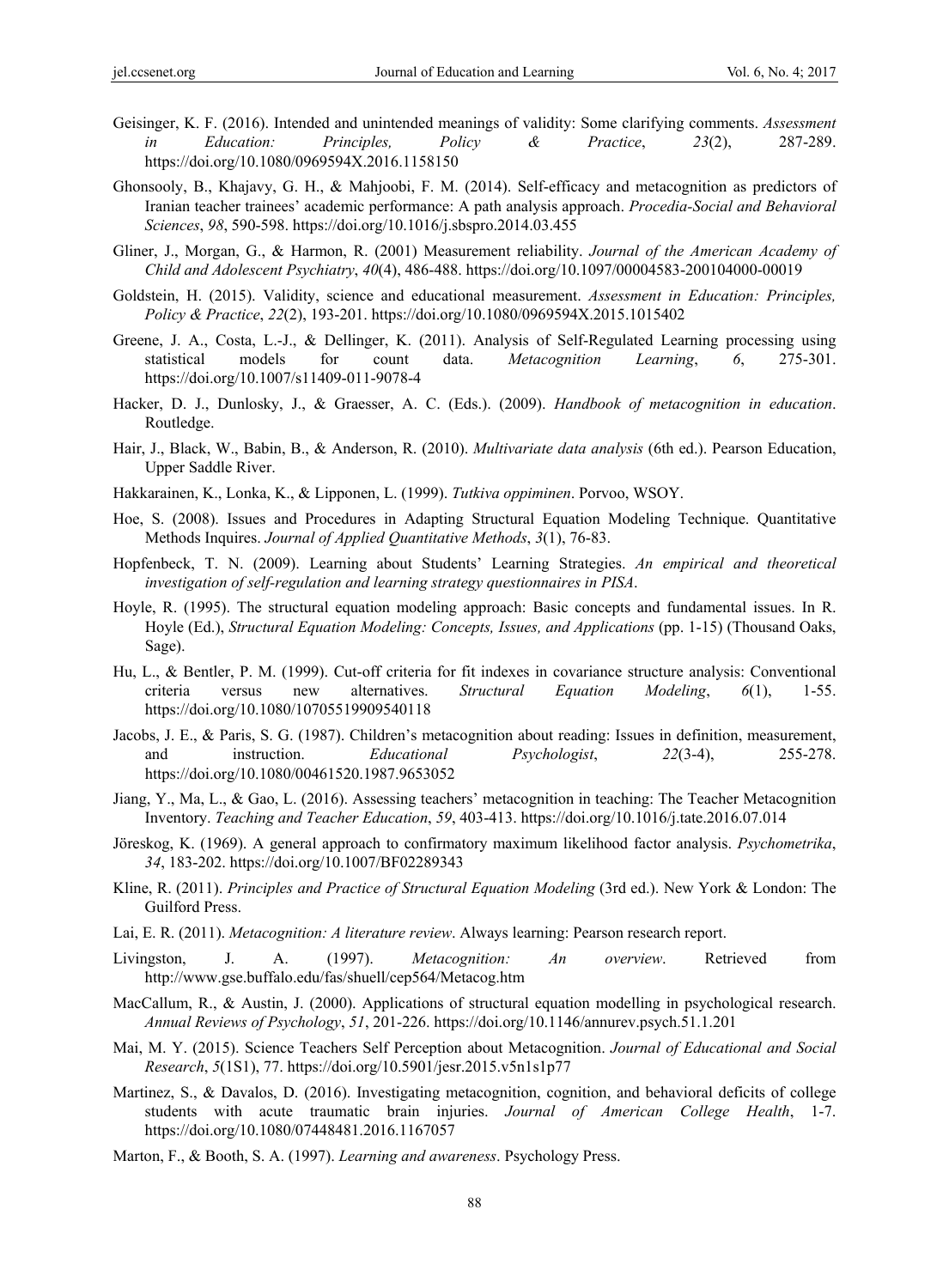- McDonald, R., & Ho, R. (2002). Principles and Practises in Reporting Structural Equation Analyses. *Psychological Methods*, *7*, 64-82. https://doi.org/10.1037/1082-989X.7.1.64
- McGrath, R. E. (2005). Conceptual complexity and construct validity. *Journal of Personality Assessment*, *85*(2), 112-124. https://doi.org/10.1207/s15327752jpa8502\_02
- Ministry of Education and Culture Finland. (2015). *Finnish VET in a nutshell*. National Board of Education, Centre for International Mobility (CIMO).
- Ormrod, J. E. (2004). *Human Learning*. Upper Saddle River, NJ: Pearson Prentice Hall.
- Pintrich, P. R. (2000). The role of goal orientation in self-regulated learning. In M. Boekaerts, P. Pintrich, & M. Zeidner (Eds.), *Handbook of self-regulation* (pp. 451-502). San Diego: Academic. https://doi.org/10.1016/B978-012109890-2/50043-3
- Pintrich, P. R., Smith, D. A., Garcia, T., & McKeachie, W. J. (1993). Reliability and predictive validity of the Motivated Strategies for Learning Questionnaire (MSLQ). *Educational and Psychological Measurement*, *53*, 801-813. https://doi.org/10.1177/0013164493053003024
- Schoenfeld, A. H. (1987). What's all the fuss about metacognitive? In A. H. Schoenfeld (Ed.), *Cognitive science and mathematics education*. NJ, LEA.
- Schraw, G., & Dennison, R. S. (1994). Assessing Metacognitive Awareness. *Contemporary Educational Psychology*, *19*, 460-475. https://doi.org/10.1006/ceps.1994.1033
- Schraw, G., & Moshman, D. (1995). Metacognitive theories. *Educational Psychology Review*, *7*(4), 351-371. https://doi.org/10.1007/BF02212307
- Schraw, G., Crippen, K. J., & Hartley, K. (2006). Promoting self-regulation in science education: Metacognition as part of a broader perspective on learning. *Research in Science Education*, *36*(1-2), 111-139. https://doi.org/10.1007/s11165-005-3917-8
- Seraphin, K. D., Philippoff, J., Kaupp, L., & Vallin, L. M. (2012). Metacognition as Means to Increase the Effectiveness of Inquiry-Based Science Education. *Science Education International*, *23*(4), 366-382.
- Stefanou, C. R., Perencevich, K. C., DiCintio, M., & Turner. J. C. (2004). Supporting Autonomy in the Classroom: Ways Teachers Engourage Student Decision Making and Ownership. *Educational Psychologist*, *39*(2), 97-110. https://doi.org/10.1207/s15326985ep3902\_2
- Steiger, J. (1990). Structural model assessment and modification: An interval estimation approach. *Multivariate Behaviour Research*, *25*, 173-180. https://doi.org/10.1207/s15327906mbr2502\_4
- Steiger, J. (2000). Point estimation, hypothesis testing, and interval estimation using the RMSEA: Some comments and a reply to Hayduk and Glaser. *Structural Equation Modeling*, *7*(2), 149-162. https://doi.org/10.1207/S15328007SEM0702\_1
- Tanner, K. D. (2012). Promoting student metacognition. *CBE-Life Sciences Education*, *11*(2), 113-120. https://doi.org/10.1187/cbe.12-03-0033
- Teo, T. K. G., & Chai, C. S. (2008). *Confirmatory factor analysis of the Conception for Teaching and Learning Questionnaire (CTLQ)*.
- Thompson, V. A., & Johnson, S. C. (2014). Conflict, metacognition, and analytic thinking. *Thinking & Reasoning*, *20*(2), 215-244. https://doi.org/10.1080/13546783.2013.869763
- Tucker, L., & Lewis, C. (1973). A reliability coefficient for maximum likelihood factor analysis. *Psychometrika*, *38*, 1-10. https://doi.org/10.1007/BF02291170
- Ullman, J. (2001). Structural equation modelling. In B. Tabachnik, & L. Fidell (Eds.), *Using Multivariate Statistics* (4th ed., pp. 653-771). Allyn & Bacon, Needham Heights.
- Vermunt, J. D., & Verloop, N. (1999). Congruence and friction between learning and teaching. *Learning and Instruction*, *9*, 257-264. https://doi.org/10.1016/S0959-4752(98)00028-0
- Virta, K. (2005). *Kindergarten, sloyd and classroom teacher trainees' self-directed learning, Metacognitive Regulation and web-based support*. Annales Universitatis Turkuensis.
- von Wright, J. (1992). Reflections on reflection. *Learning and Instruction*, *2*, 59-68. https://doi.org/10.1016/0959-4752(92)90005-7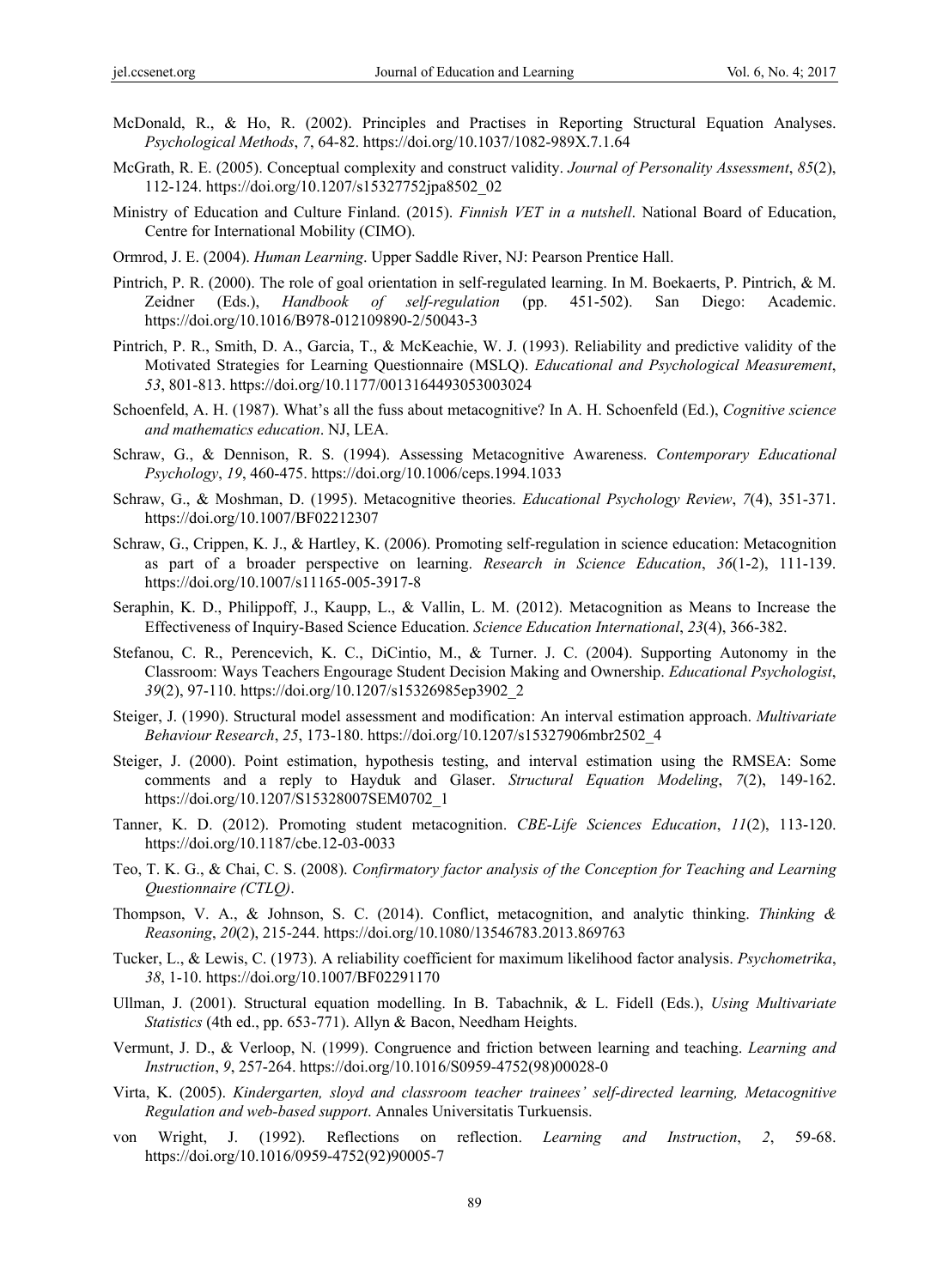- Weinstein, C. E., Zimmerman, S. A., & Palmer, D. R. (1988). Assessing learning strategies: The design and development of the LASSI. In C. E. Weinstein, E. T. Goetz, & P. A. Alexander (Eds.), *Learning and study strategies: Issues in assessment, instruction, and evaluation* (pp. 25-40). San Diego: Academic Press. https://doi.org/10.1016/B978-0-12-742460-6.50009-8
- Wenden, A. (1991). *Learning strategies for learner autonomy: Planning and implementing learner training for language learners*. Hemel Hemstead, Hertfordshire: Prentice Hall.
- West, S., Taylor, A., & Wu, W. (2012). Model Fit and Model Selection in Structural Equation Modeling. In R. Hoyle (Ed.), *Handbook of Structural Equation Modeling* (pp. 209-231). The Guilford Press.
- Whitebread, D., Coltman, P., Pasternak, D. P., Sangster, C., Grau, V., Bingham, S., ... Demetriou, D. (2009). The development of two observational tools for assessing metacognition and Self-Regulated Learning in young children. *Metacognition and Learning*, *4*(1), 63-85. https://doi.org/10.1007/s11409-008-9033-1
- Wilkins, S. (1996). Fostering independence with metacognition. In *Proceedings of Auton1omy 2000: The development of learning independence in language learning* (pp. 254-263).
- Winne, P. H., & Jamieson-Noel, D. (2002). Exploring students' calibration of self reports about study tactics and achievement. *Contemporary Educational Psychology*, *27*(4), 551-572. https://doi.org/10.1016/S0361-476X(02)00006-1
- Winne, P., & Hadwin, A. (2008). The weave of motivation and self-regulated learning. In D. Schunk, & B. Zimmerman (Eds.), *Motivation and self-regulated learning: Theory, research, and applications* (pp. 297-314). Mahwah: Erlbaum.
- Woolfolk, A. E., & Hoy, W. K. (1990). Prospective teachers' sense of efficacy and beliefs about control. *Journal of Educational Psychology*, *82*(1), 81. https://doi.org/10.1037/0022-0663.82.1.81
- Young, A., & Fry, J. D. (2008). Metacognitive Awareness and academic achievement in college students. *Journal of the Scholarship of Teaching and Learning*, *8*(2), 1-10.
- Zimmerman, B. J. (2000). Attaining self-regulation: A social cognitive perspective. In M. Boekaerts, P. Pintrich, & M. Zeidner (Eds.), *Handbook of Self-regulation*. Academic Press, USA. https://doi.org/10.1016/b978-012109890-2/50031-7
- Zimmerman, B. J., & Martinez-Pons, M. (1986). Development of a structured interview for assessing student use of Self-Regulated Learning strategies. *American Educational Research Journal*, *23*, 614-628. https://doi.org/10.3102/00028312023004614
- Zimmerman, B. J., & Schunk, D. H. (Eds.). (2011). *Handbook of self-regulation of learning and performance*. Taylor & Francis.

### **Appendix 1**

MAIT-18 Correlation matrix

|                | 1   | 2   | 4        | 6        | $\tau$ | 8        | 9        | 10  | 11  | 13  | 14  | 16 | 17 | 18 | 19 | 21 | 22 | 24 |
|----------------|-----|-----|----------|----------|--------|----------|----------|-----|-----|-----|-----|----|----|----|----|----|----|----|
| 1              |     |     |          |          |        |          |          |     |     |     |     |    |    |    |    |    |    |    |
| $\overline{2}$ | .37 |     |          |          |        |          |          |     |     |     |     |    |    |    |    |    |    |    |
| 4              | .33 | .40 |          |          |        |          |          |     |     |     |     |    |    |    |    |    |    |    |
| 6              | .44 | .40 | .42      |          |        |          |          |     |     |     |     |    |    |    |    |    |    |    |
| $\tau$         | .42 | .44 | .43      | .51      |        |          |          |     |     |     |     |    |    |    |    |    |    |    |
| 8              | .22 | .29 | .26      | .32      | .29    |          |          |     |     |     |     |    |    |    |    |    |    |    |
| 9              | .25 | .32 | $\rm ns$ | $\rm ns$ | .25    | .14      |          |     |     |     |     |    |    |    |    |    |    |    |
| 10             | .19 | .40 | .41      | .34      | .41    | .21      | .22      |     |     |     |     |    |    |    |    |    |    |    |
| 11             | .26 | .22 | .19      | .37      | .40    | .17      | .36      | .28 |     |     |     |    |    |    |    |    |    |    |
| 13             | .32 | .17 | .32      | .38      | .39    | .18      | $\rm ns$ | .30 | .36 |     |     |    |    |    |    |    |    |    |
| 14             | .31 | .32 | .33      | .29      | .43    | $\rm ns$ | .14      | .39 | .27 | .33 |     |    |    |    |    |    |    |    |
| 16             | .36 | .25 | .34      | .44      | .44    | .15      | ns       | .32 | .26 | .56 | .53 |    |    |    |    |    |    |    |